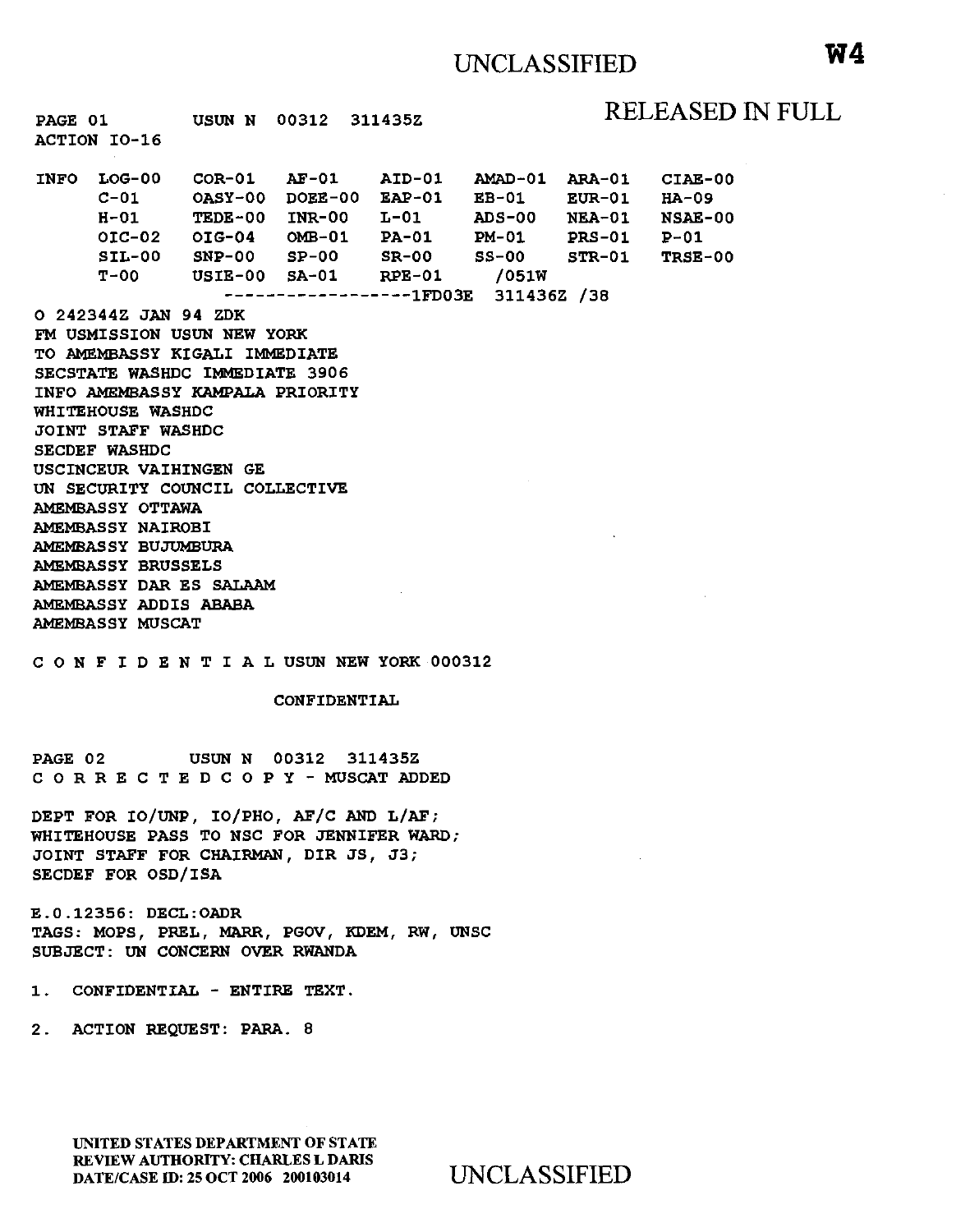# UNCLASSIFIED

3. SUMMARY: AT THE REQUEST OF UNDPKO' S HEDI ANNABI, USUN POLOFFS MET TO DISCUSS THE DETERIORIATING SITUATION IN RWANDA. ANNABI IS CONCERNED THAT THE COMBINATION OF INCREASING COVERT ACTIVITIES AND A STALEMATED POLITICAL PROCESS COULD PRODUCE A POTENTIALLY EXPLOSIVE ATMOSPHERE. HE HAS ALREADY COMMUNICATED THESE FEARS TO BOTH FRANCE AND BELGIUM, HAS SOLICITED THEIR PARTICIPATION IN DEFUSING THE EMERGING CRISIS, AND IS NOW MAKING A SIMILAR REQUEST OF THE US. A BREWING CRISIS IN RWANDA?

4. DPKO'S HEDI ANNABI OUTLINED AN EMERGING CRISIS IN RWANDA AS A CONSEQUENCE OF TWO PRESSING ISSUES. FIRST, THE GOVERNMENT IS ACTIVELY INVOLVED IN DISTRIBUTING ARMS AND TRAINING ITS MILITIA; THESE COVERT ACTIVITIES ARE PARTICULARLY DISTURBING GIVEN THE PRESENCE OF A RPF CONFIDENTIAL

PAGE 03 USUN N 00312 311435Z BATTALION IN KIGALI. SECOND, THE OPPOSITION PARTIES ARE COMPETING OVER THE LISTS FOR THE UPCOMING ELECTION, WHICH IS BLOCKING THE ESTABLISHMENT OF THE TRANSITIONAL GOVERNMENT. THE TIMETABLE FOR POLITICAL RECONCILIATION IS ALREADY BEHIND SCHEDULE, AND ANNABI IS CONCERNED THAT FURTHER DELAQS WILL ONLY JEOPARDIZE THE SUCCESSFUL IMPLEMENTATION OF THE ARUSHA ACCORDS AND ULTIMATELY ADD TO THE FINANCIAL COST OF THE OPERATION.

5. ANNAB! COMMENTED THAT THE MILITARIZATION AND POLITICAL STALEMATE MUST BE READ AGAINST THE BACKDROP OF A DETERIORATING ECONOMIC AND POLITICAL SITUATION: THERE ARE NO SALARIES FOR CIVIL SERVICE EMPLOYEES, THE MILITARY, AND OTHER PUBLIC EMPLOYEES, WHICH ONLY ADDS TO AN INCREASING FLAMMABLE ENVIRONMENT (AND ALREADY HAS LED TO DEMONSTRATIONS AND RIOTS) .

### UN RESPONDS

6. IN RESPONSE TO THE REPORTS THAT PRESIDENT HABYARIMANA' S MILITIAS WERE RECEIVING ARMS, GENERAL DALLAIRE PLANNED A VERQ AGRESSIVE DEMARCHE TO THE PRESIDENT; UN OFFICIALS, HOWEVER, CONVINCED DALLAIRE THAT A MORE SUBTLE APPROACH MIGHT BE MORE EFFECTIVE AT THIS TIME. ACCORDINGLY, A FEW WEEKS AGO DALLIARE SIMPLY DISCUSSED HIS CONCERNS WITH THE PRESIDENT. ALTHOUGH THE PRESIDENT DENIED INVOLVEMENT IN SUCH EVENTS, APPARENTLY HE NOTED AND WAS IMPRESSED BY THE GENERAL' S CONCERN.

7 . THE UN HAS ALSO ASKED THE "FRIENDS OF RWANDA" -